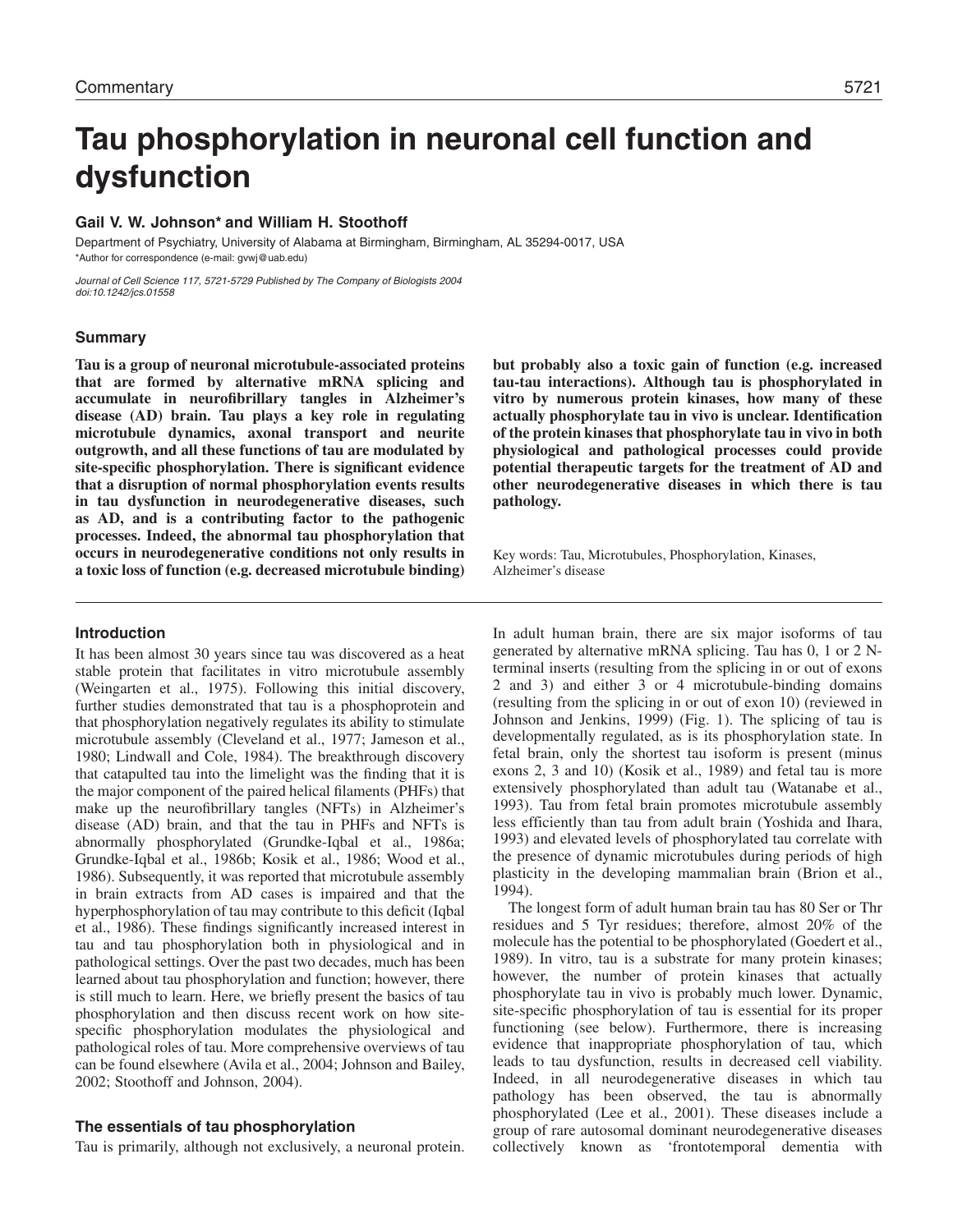

**Fig. 1.** Schematic diagram showing the organization of the six predominant isoforms of tau found in adult human brain. The number of amino acids (# aa) in each isoform is indicated at the right. The six isoforms are generated by splicing in or out exons 2 and 3 (E2 and E3) in the N-terminal region and exon 10 (E10) in the C-terminal region. The splicing in or out exon 10 results in a tau form with or without the second microtubule-binding repeat (R2), to yield isoforms with four or three microtubule-binding domains, respectively (Goedert et al., 1989). In fetal brain, only the shortest isoform of tau (352 amino acids) is present (Kosik et al., 1989). The proline-rich region is extensively phosphorylated in tau from Alzheimer's disease brain (reviewed by Johnson and Jenkins, 1999). The function of the N-terminal acidic region has not been clearly defined, although it might be involved in regulating the interaction of tau with the plasma membrane (Brandt et al., 1995).

parkinsonism linked to chromosome 17 (FTDP-17), which are caused by mutations in the tau gene located on chromosome 17q21 (Hutton et al., 1998; Poorkaj et al., 1998; Spillantini et al., 1998). These and other findings support the hypothesis that the aberrant phosphorylation of tau plays a role in the pathogenesis of these diseases.

### **Kinases that regulate tau phosphorylation in vivo**

Although many potential 'tau kinases' have been examined, thus far only a few are considered to be good candidates for bona fide in vivo tau kinases. One likely tau kinase is glycogen synthase kinase 3β (GSK3β) (reviewed by Doble and Woodgett, 2003). GSK3β is expressed at high levels in brain (Woodgett, 1990), where it localizes to neurons (Leroy and Brion, 1999), and thus is in an appropriate compartment to access tau. GSK3β associates with microtubules (Ishiguro et al., 1993) and, when this kinase is overexpressed in cells, the phosphorylation state of tau dramatically increases at numerous sites (Cho and Johnson, 2003; Lovestone et al., 1996; Wagner et al., 1996). Immunoblot analyses have revealed that modest  $(20-50%)$  increases in expression of GSK3β in the brains of transgenic mice result in increased tau phosphorylation at several sites (Lucas et al., 2001; Spittaels et al., 2000). Furthermore, treatment of cells with lithium, a selective inhibitor of GSK3 (reviewed by Jope, 2003), significantly attenuates tau phosphorylation (Hong et al., 1997; Lovestone et al., 1999; Stambolic et al., 1996). Chronic lithium treatment also decreases tau phosphorylation in a mouse model in which mutant FTDP-17 tau is overexpressed (Perez et al., 2003). These and other findings provide extremely strong evidence that tau is an in vivo substrate of GSK3β, and that abnormal phosphorylation of tau by GSK3β might contribute to the pathogenic processes in AD brain. However, GSK3β phosphorylates and regulates numerous other proteins (Jope and Johnson, 2004), and therefore the possibility remains that GSK3β indirectly regulates tau phosphorylation in vivo. Nonetheless, of all the protein kinases known to phosphorylate tau in vitro, the strongest evidence so far is for tau being a substrate of GSK3β in vivo.

Another possible in vivo tau kinase is cyclin-dependent kinase 5 (Cdk5). Cdk5 is a unique member of the Cdk family that is activated by interaction with the non-cyclins, p35 and p39, which are regulatory proteins that are expressed almost exclusively in postmitotic neurons (Dhavan and Tsai, 2001; Shelton and Johnson, 2004). p35 and p39 can be proteolyzed by the calcium-dependent protease calpain (Kusakawa et al., 2000; Patzke and Tsai, 2002), resulting in p25 and p29, respectively, which are more stable than p35 or p39 and thus cause a more prolonged activation of Cdk5 (Kusakawa et al., 2000; Patrick et al., 1998; Patrick et al., 1999; Patzke and Tsai, 2002). In vitro, tau is a substrate of Cdk5, and most if not all of the sites on tau that are phosphorylated by Cdk5 are also phosphorylated by GSK3β (Anderton et al., 2001; Hashiguchi et al., 2002; Liu et al., 2002; Lund et al., 2001). Overexpression of Cdk5 and p25, but not p35, results in increased tau phosphorylation at specific sites (Hamdane et al., 2003; Patrick et al., 1999). However, other studies have found that upregulation of Cdk5 and p25 increases Cdk5 activity but does not significantly increase tau phosphorylation in situ (Kerokoski et al., 2002; Shelton et al., 2004). In addition, inhibition of Cdk5 in primary cortical neurons increases tau phosphorylation (Morfini et al., 2004).

Expression of p25 in one transgenic mouse model resulted in a significant increase in Cdk5 activity, and immunohistochemistry revealed increased staining by phospho-dependent tau antibodies, although no increase in tau phosphorylation was evident on immunoblots (Ahlijanian et al., 2000). However, in another transgenic mouse model in which p25 was overexpressed, increased phosphorylation of tau was apparent both on immunoblots and by immunohistochemical staining – as demonstrated by reactivity with the phospho-dependent anti-tau antibodies AT8 (which recognizes phospho-Ser202/Thr205) and PHF-1 (which recognizes phospho-Ser396/Ser404) (Cruz et al., 2003). Crossing a p25-overexpressing mouse (Ahlijanian et al., 2000) with a mouse expressing FTDP-17 P301L-mutant tau also enhanced tau phosphorylation (Noble et al., 2003). Interestingly, in this double-transgenic mouse, there is increased phospho-Tyr216 GSK3β immunoreactivity, and phospho-Tyr216 GSK3β and phospho-tau epitopes co-localize. Although not necessary for GSK3β activity, phosphorylation at Tyr216, which is probably a result of autophosphorylation, does increase the activity of GSK3β, perhaps in part by increasing the stability of the kinase (Cole et al., 2004; Hughes et al., 1993). These findings suggest that increased Cdk5 activity results in an increase in GSK3β tyrosine phosphorylation. However, the levels of phospho-Tyr216 GSK3β and total GSK3β levels were not quantitated in this study (Noble et al., 2003), and thus the apparent increase in phospho-Tyr216 GSK3β immunoreactivity could be due to an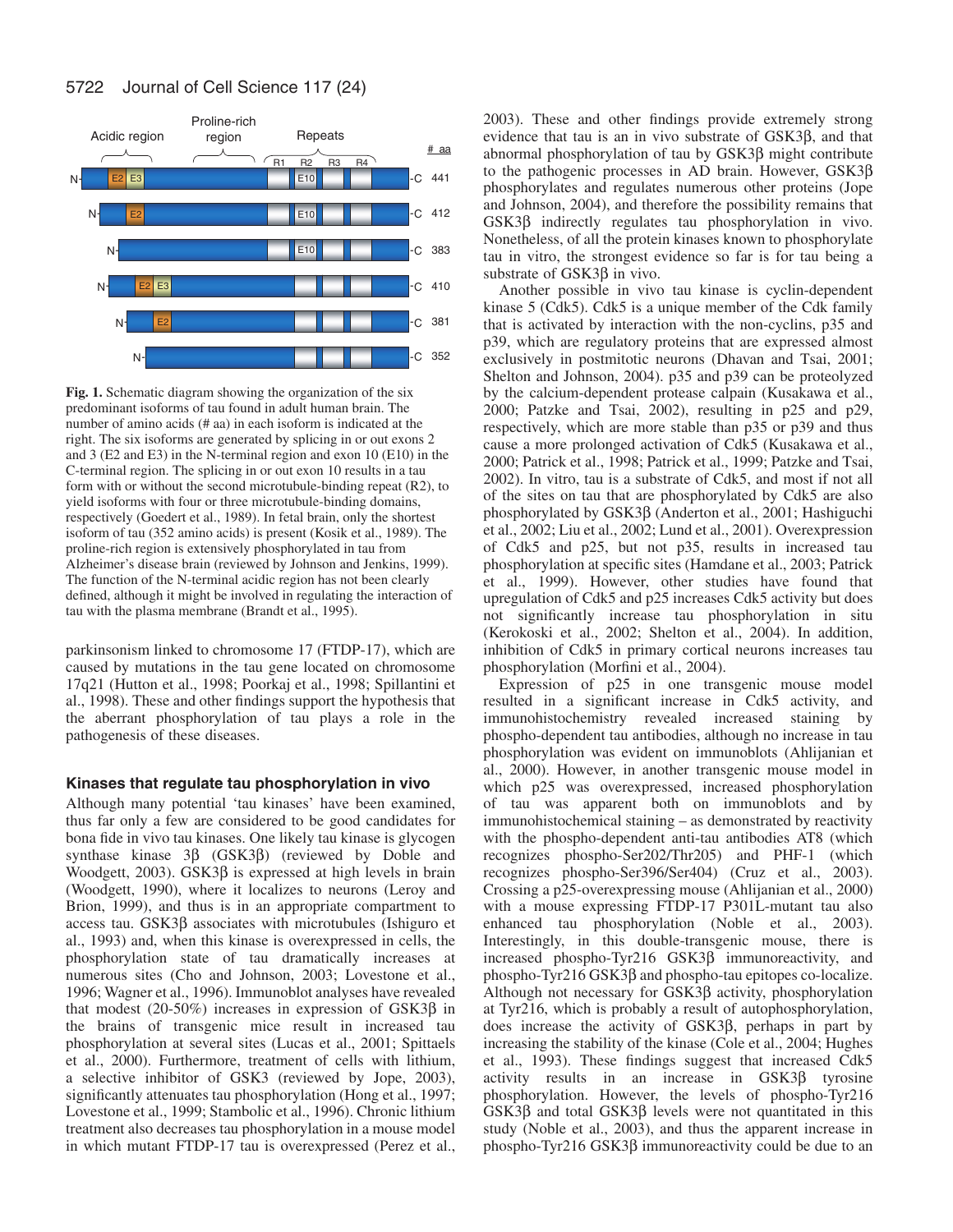upregulation in overall GSK3β levels. Nonetheless, these data suggest that GSK3β contributes to the increased tau phosphorylation in these mice.

Although increasing Cdk5 activity by overexpressing p25 results in increased tau phosphorylation, knocking out p35, which significantly decreases Cdk5 activity, also increases tau phosphorylation (Hallows et al., 2003). Intriguingly, Hallows et al. demonstrated that GSK3 $\beta$  activity is increased by >50% in p35-knockout mice (Hallows et al., 2003), again implicating GSK3β as the kinase that phosphorylates tau. This is similar to the observation of Morfini et al. in neuronal cell models: inhibition of Cdk5 leads to activation of GSK3 (Morfini et al., 2004).

Considering the conflicting nature of these reports, the role of Cdk5 in the regulation of tau phosphorylation needs to be reconsidered. First, these data indicate that, under physiological conditions when p35 (or p39) is the predominant, if not exclusive, regulator (Smith et al., 2001), Cdk5 might not directly phosphorylate tau. Indeed, overexpression of tau, Cdk5 and p35 in mice does not increase tau phosphorylation (Van den Haute et al., 2001), which contrasts with what is observed when p25 is overexpressed (Cruz et al., 2003). This may be because the subcellular localization of p35, the activator that predominates in physiological conditions, is tightly regulated (Smith et al., 2001); hence it might not colocalize with tau and thus Cdk5 would not be able to phosphorylate tau. By contrast, in pathological conditions, p25 does not appear to be localized to specific compartments (Smith et al., 2001), and this might allow Cdk5 to access tau, resulting in aberrant phosphorylation.

Cdk5 might also indirectly regulate the kinases and phosphatases that act on tau. Cdk5 phosphorylates two protein phosphatase 1 (PP1) inhibitors, I-1 and I-2 (Agarwal-Mawal and Paudel, 2001; Bibb et al., 2001; Huang and Paudel, 2000). Cdk5 phosphorylation activates I-1 (Bibb et al., 2001; Huang and Paudel, 2000). Because PP1 can dephosphorylate tau (Gong et al., 1994; Liao et al., 1998), this should enhance tau phosphorylation. However, phosphorylation of I-2 by Cdk5 prevents it from inhibiting PP1 (Agarwal-Mawal and Paudel, 2001) and this might result in a shift towards tau dephosphorylation. The activity of GSK3β is inhibited by Ser9 phosphorylation (Sutherland et al., 1993) and a recent study has demonstrated that inhibition of Cdk5 leads to PP1 activation and subsequent dephosphorylation and activation of GSK3β, the net result being increased phosphorylation of tau and kinesin light chain (Morfini et al., 2004). A similar scenario might occur in the p35-knockout mice, where increased GSK3β activity and tau phosphorylation is observed (Hallows et al., 2003). Although there is good evidence that Cdk5 regulates tau phosphorylation in vivo, it remains to be determined whether this is predominantly a direct or indirect effect.

Although the majority of sites on tau that are phosphorylated are Ser/Thr-Pro sites, Ser and Thr sites not followed by Pro residues are also phosphorylated. Data indicate that tau is phosphorylated by cAMP-dependent protein kinase (PKA) in vivo. For example, treatment of brain slices (Fleming and Johnson, 1995) or cultured cells (Litersky et al., 1996) with forskolin (an adenylyl cyclase activator) and rolipram (a cAMP phosphodiesterase inhibitor) results in a pronounced increase in tau phosphorylation. Activation of endogenous PKA can thus increase tau phosphorylation. Furthermore, many of the sites on tau that are phosphorylated in brain slices in response to increases in cAMP levels are those that are phosphorylated by PKA in vitro (Fleming and Johnson, 1995).

Microtubule-affinity-regulating kinase (MARK) might also regulate tau phosphorylation in vivo. MARK selectively phosphorylates a KXGS motif, which is present in each microtubule-binding repeat of tau, as well as other microtubule-associated proteins (Drewes et al., 1997; Drewes et al., 1995). Because tau is phosphorylated at KXGS motifs in vivo (Ser262 being the most prominently phosphorylated KXGS motif) (Seubert et al., 1995), and MARK probably phosphorylates these epitopes more efficiently in situ than do other protein kinases (Biernat et al., 2002), MARK could be a tau kinase. In cultured cell models, MARK appears to regulate tau phosphorylation (Biernat et al., 2002) and, in AD brain, MARK is associated with NFTs and co-localizes with phospho-Ser262 staining (Chin et al., 2000). Although the ability of MARK to phosphorylate tau in a mouse model has not been examined directly, MARK phosphorylates tau at KXGS motifs in retinal ganglion cell axons (Mandelkow et al., 2004). Furthermore, Nishimara et al. also recently showed that PAR-1 (the *Drosophila* homologue of MARK) probably phosphorylates tau in vivo in flies (Nishimura et al., 2004).

Overall, it is clear that GSK3β, Cdk5, PKA and MARK probably modulate tau phosphorylation in vivo at some level, either directly or indirectly. Many other kinases can increase tau phosphorylation in non-neuronal cell model systems when they are overexpressed. However, without validation in a true neuronal system in which the proteins are expressed in the appropriate context, the role of these kinases in modulating tau phosphorylation in vivo remain to be established.

## **The physiological role of tau phosphorylation** Microtubule binding

The phosphorylation of tau at specific sites is the predominant mechanism by which tau function is regulated. The ability to bind and stabilize microtubules is a hallmark of tau, and it is becoming increasingly apparent that phosphorylation of a few specific sites plays a significant role in regulating taumicrotubule interactions. Phosphorylation of the KXGS motifs within the microtubule-binding repeats of tau strongly reduces the binding of tau to microtubules in vitro (Biernat et al., 1993) and probably in vivo (Biernat and Mandelkow, 1999; Drewes et al., 1995). In vitro studies have shown that phosphorylation of Ser262 alone is sufficient to attenuate significantly the ability of tau to bind microtubules in vitro (Biernat et al., 1993); however, in situ phosphorylation of two or more KXGS motifs (especially Ser262 and Ser356) is required to decrease microtubule binding and facilitate the formation of cell processes (Biernat and Mandelkow, 1999). MARK, PKA and calcium/calmodulin-dependent protein kinase II might contribute to the phosphorylation of these sites in vivo (Drewes et al., 1995; Litersky et al., 1996; Scott et al., 1993; Sironi et al., 1998).

Phosphorylation of Thr231 also plays a significant role in regulating tau-microtubule interactions. Thr231 is a primed GSK3β site on tau, which means that Ser235 must be phosphorylated first to get efficient phosphorylation of Thr231 (Goedert et al., 1994). Phosphorylation of Thr231 greatly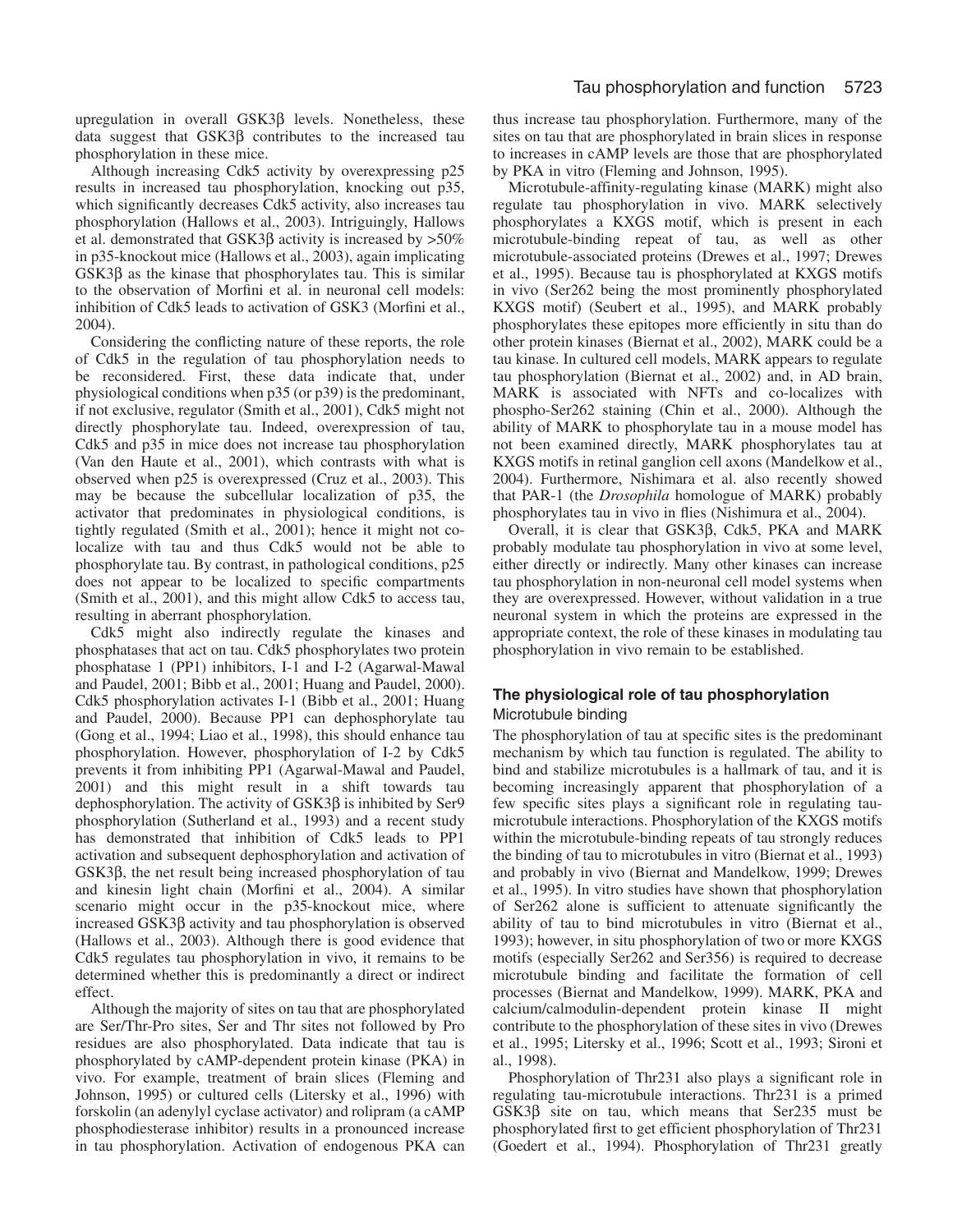#### 5724 Journal of Cell Science 117 (24)

diminishes the ability of tau to bind microtubules in situ (Cho and Johnson, 2003). Furthermore, when cell lysates are separated into soluble cytosolic and insoluble cytoskeletal fractions, almost all the tau that is phosphorylated at the Thr231 epitope is present in the soluble fraction (Cho and Johnson, 2003; Hamdane et al., 2003). In addition, phosphorylation of Thr231 inhibits the ability of tau to stabilize microtubules in the cell as indicated by a reduction in the levels of acetylated tubulin, a marker of microtubule stability (Cho and Johnson, 2004). By contrast, phosphorylation of tau at Ser396 and/or Ser404 does not significantly affect the ability of tau to bind to microtubules (Cho and Johnson, 2003). Phosphorylation of Thr231 thus appears to play a key role in regulating tau function in vivo.

### Neurite outgrowth

Tau probably plays a key role in the regulation of neurite extension. Early studies demonstrated that suppression of tau expression in cultured cerebellar neurons by using antisense oligonucleotides significantly suppresses neurite outgrowth (Caceres and Kosik, 1990; Caceres et al., 1991). However, a tauknockout mouse has no overt phenotype except for a decrease in the number of microtubules in small-caliber axons (Harada et al., 1994). This lack of phenotype is probably due to a redundancy of function and/or compensatory upregulation of other microtubule-associated proteins (Dawson et al., 2001; Harada et al., 1994). Indeed, knocking out both MAP-1B and tau results in a severe dysgenesis of axonal tracts (corpus callosum, anterior commissure, etc.), delayed neuronal migration resulting in a disruption of neuronal layer formation and disorganization of microtubules in growth cones (Takei et al., 2000). Furthermore, primary cultures of hippocampal neurons lacking tau exhibit decreased rates of neurite extension and inhibited neuronal polarization (i.e. the development of axons and dendrites) (Dawson et al., 2001), defects that are more pronounced in the tau-MAP-1B double-knockout model (Takei et al., 2000).

During axonogenesis, tau function appears to be locally regulated by phosphorylation. Interestingly, there is a proximodistal gradient in tau phosphorylation at Ser199/202 and Thr205 along the nascent axon: tau in the cell body and proximal axon is ~80% phosphorylated at these sites; and tau in the growth cone is ~20% phosphorylated (Mandell and Banker, 1996). Furthermore, neurite outgrowth seems to require tau phosphorylation at KXGS motifs in a specific spatial and temporal manner, probably by MARK or PKA (Biernat and Mandelkow, 1999; Biernat et al., 2002). Conversely, there is indirect evidence that GSK3-mediated tau phosphorylation might facilitate neurite retraction (Sayas et al., 2002).

### Axonal transport

Tau also regulates axonal transport. In mouse models in which tau is overexpressed in the central nervous system, there is almost always axonopathy, predominantly in spinal cord neurons (Ishihara et al., 1999; Probst et al., 2000; Spittaels et al., 1999). In these tau-overexpression mouse models, there is invariably evidence of axonal and myelin degeneration with axonal swellings that contain cytoskeletal elements (Ishihara et al., 1999; Probst et al., 2000; Spittaels et al., 1999). In addition, overexpression of the shortest human tau isoform significantly inhibits fast axonal transport in ventral root axons (Ishihara et al., 1999).

Tau can inhibit kinesin-dependent fast axonal transport in cell culture models (Ebneth et al., 1998; Mandelkow et al., 2003; Stamer et al., 2002), and this is probably the case in vivo when tau is overexpressed. The primary mechanism by which tau inhibits kinesin-dependent transport is by reducing the attachment frequency of the motors. Tau has no effect on the speed or run length of kinesin once it is attached to the microtubules (Seitz et al., 2002). Phosphorylation of tau modulates its affinity for microtubules and thus its ability to regulate motor activity. Overexpression of GSK3β in mice transgenic for human tau significantly increases the phosphorylation state of tau and reduces the axonopathy compared with that in mice that overexpress human tau only. In the double-transgenic mice, there is also less motor impairment when compared with the transgenics overexpressing the human tau alone (Spittaels et al., 2000). This is probably because the increase in tau phosphorylation due to overexpression of GSK3β decreases the affinity of tau for microtubules. This should make the tau in the GSK3βhuman tau double-transgenic mice less effective at competing with kinesin for binding sites, the net result being greater kinesin binding and a restoration of anterograde axonal transport. Tatebayashi et al. recently demonstrated that, in cell culture models, GSK3β-mediated tau phosphorylation is associated with proper anterograde organelle transport (Tatebayashi et al., 2004), providing further evidence that the control of axonal transport by tau is regulated by GSK3βmediated phosphorylation.

### **The pathological effects of tau phosphorylation**

Aberrant phosphorylation is a key feature of tau isolated from the brains of individuals with AD and many other diseases exhibiting tau pathology. Since site-specific phosphorylation clearly modulates the function and intracellular localization of tau, inappropriate phosphorylation is probably a key event in the development of tau pathology. Below, we highlight some of the findings relative to the pathological effects of tau phosphorylation. More-comprehensive overviews of the role of abnormal tau phosphorylation in disease pathogenesis can be found elsewhere (Avila et al., 2004; Iqbal et al., 2002; Shahani and Brandt, 2002).

In vitro, pseudophosphorylation (changing Ser to Glu) of Ser396 and Ser404 generates tau that is more fibrillogenic (Abraha et al., 2000), and a tau construct in which Ser422 is mutated to Glu shows a significantly increased propensity to aggregate (Haase et al., 2004). This is intriguing because  $A\beta$ treatment of cultured cells causes tau to aggregate, but mutation of Ser422 to Ala prevents the Aβ-induced aggregation (Ferrari et al., 2003). A $\beta$  is a peptide that is produced by the proteolytic processing of amyloid precursor protein (APP) and is the major component of the senile plaques in AD brain. Hence, these findings demonstrate a connection between the two major pathologies in AD brain. Indeed, there is significant evidence that  $\overrightarrow{AB}$  toxicity is upstream of tau pathology in AD (Hardy, 2003).

Given these findings, phosphorylation of Ser422 may thus play a key role in tau filament formation in vivo. Antibodies to phospho-Ser422 strongly label tau from AD brain, but only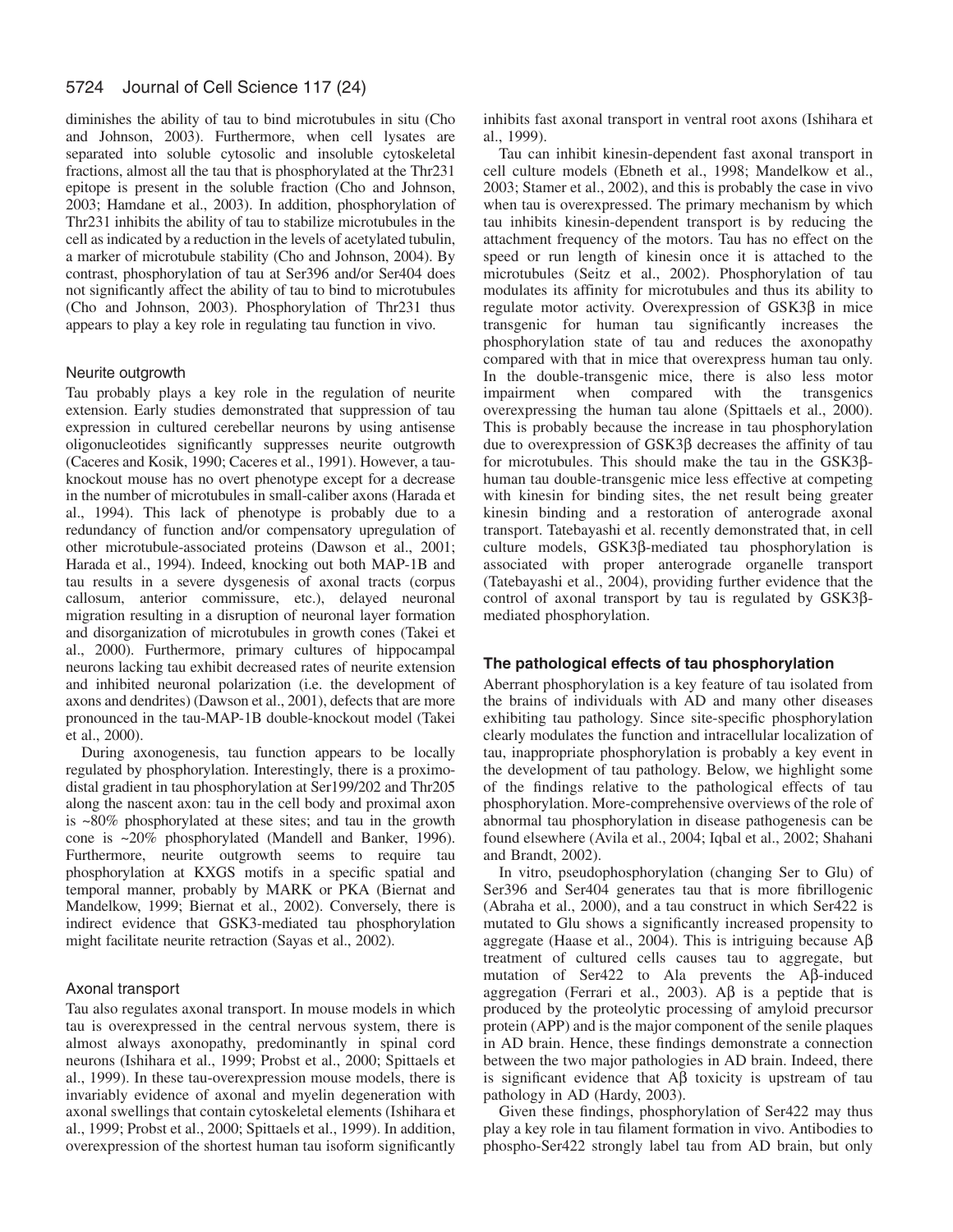

**Fig. 2.** In the development of tau pathology, tau phosphorylation events are probably sequential. In the early stages of pathology ('pretangle'), the predominant phosphorylation events are probably those that decrease the ability of tau to bind microtubules rather than those that increase the ability of tau to self-associate; this might be caused by an imbalance in the activity of specific protein kinases or phosphatases (Ptases). For example, pretangle neurons in Alzheimer's disease brain are labelled with antibodies that recognize phospho-Thr231 and phospho-Ser262 (Augustinack et al., 2002) and phosphorylation of both of these sites significantly decreases interactions of tau with microtubules (Biernat et al., 1993; Cho and Johnson, 2003). Subsequently, tau can be cleaved by caspase and/or phosphorylated at additional sites such as Ser422 (Ferrari et al., 2003; Haase et al., 2004) and Ser396/404 (Abraha et al., 2000), which increases the propensity of tau to oligomerize and eventually form filamentous aggregates. The exact role that tau oligomers and filaments play in the cell dysfunction/death process has not yet been clearly defined.

weakly label tau from fetal or normal adult human brain (Hasegawa et al., 1996). In AD brain, the phospho-Ser422 antibody predominantly labels intraneuronal NFTs in neurons that have lost their integrity, as well as extra-neuronal NFTs (Augustinack et al., 2002). Interestingly, staining of 'pretangle' neurons with the phospho-Ser422 antibody is rare, indicating that the phosphorylation of this site is not an early event in tau pathology. By contrast, pretangle neurons are stained with antibodies that recognize phospho-Ser262 and phospho-Thr231 (Augustinack et al., 2002), indicating that increased phosphorylation of these sites might be an early event in tau pathology. On the basis of these findings, one can speculate that the initiating phosphorylation events in the evolution of tau pathology are those that decrease the affinity of tau for microtubules, increasing the 'free' pool of tau, and are followed by phosphorylation of sites that make tau more fibrillogenic. However, it should be noted that, although phosphorylation of Ser262 (and Ser214) on tau decreases the affinity of tau for microtubules, these phosphorylation events inhibit tau polymerization into filaments (Schneider et al.,

1999). Therefore, not all tau phosphorylation events that lead to decreased microtubule binding contribute to the development of tau pathology. Note also that the cleavage of tau by caspases (Gamblin et al., 2003; Rohn et al., 2002) might synergize with abnormal phosphorylation events to drive tau polymerization in AD brain (Fig. 2). The fact that tau that has been cleaved by caspase is more fibrillogenic than full-length tau supports this hypothesis (Gamblin et al., 2003).

The protein kinases that contribute to the pathological phosphorylation of tau in AD and other neurodegenerative diseases remain elusive. There is some evidence that GSK3β contributes to tau pathology in AD brain (Jope and Johnson, 2004). It has also been reported that GSK3β facilitates APP proteolysis to generate  $\mathsf{A}\mathsf{B}$  (Su et al., 2004). However, this finding is somewhat controversial because another group demonstrated that the GSK3α isoform is responsible for facilitating the production of Aβ (Phiel et al., 2003). Nonetheless, it is intriguing to note that treatment of neuronal cells with Aβ results in increased GSK3 activity and enhanced tau phosphorylation (Busciglio et al., 1995; Takashima et al.,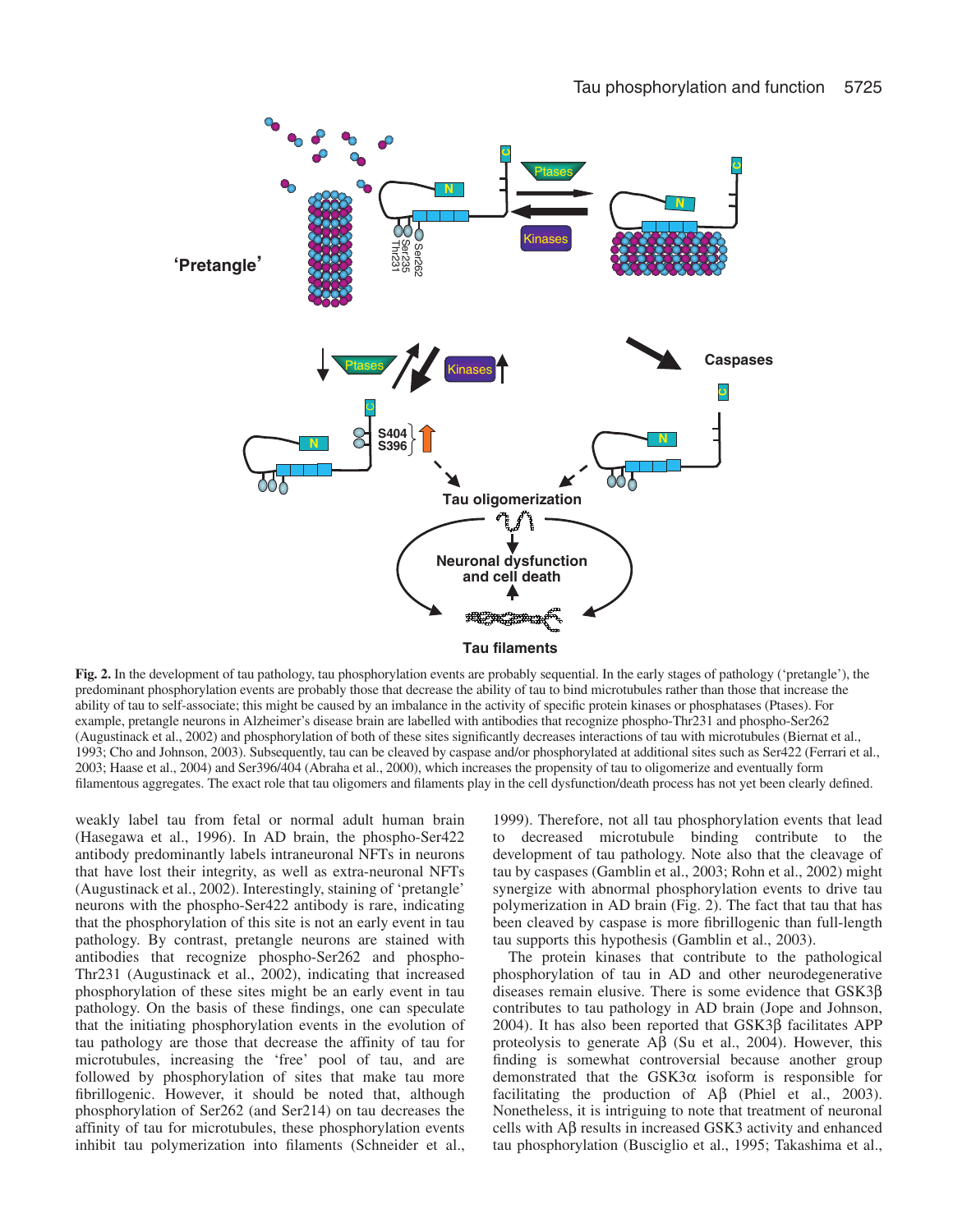5726 Journal of Cell Science 117 (24)



**Fig. 3.** Tau phosphorylation plays both physiological and pathological roles in the cell. When the phosphorylation state of tau is appropriately coordinated, it plays a role in regulating neurite outgrowth (Biernat and Mandelkow, 1999; Biernat et al., 2002), axonal transport (Spittaels et al., 2000; Tatebayashi et al., 2004) and microtubule stability and dynamics (Cho and Johnson, 2004). However, in pathological conditions in which there is an imbalance in the phosphorylation/dephosphorylation of tau, aberrant tau phosphorylation can cause tau filament formation (Abraha et al., 2000), disrupt microtubule-based processes owing to decreased microtubule binding (Lu and Wood, 1993) and perhaps even increase cell death (Fath et al., 2002).

1996; Takashima et al., 1993). Therefore, we can speculate that, in AD, increases in Aβ production result in increases in GSK3 activity, which facilitates Aβ production and subsequently sustained increases in GSK3 activity, more tau phosphorylation and eventually a pathogenic spiral that results in neuronal degeneration.

An important question that remains unanswered is what role aberrant tau phosphorylation plays in the pathological cascade of events that results in neuronal dysfunction and death both in AD and in the tauopathies. Does a phosphorylation-induced decrease in tau-microtubule binding contribute to cell dysfunction? Is it the formation of insoluble tau aggregates or are there other processes disrupted by abnormal tau phosphorylation that are pathogenic? Numerous hypotheses have been put forth; however, the exact role that tau hyperphosphorylation plays in pathogenic processes remains unclear. Perhaps hyperphosphorylated tau exerts its toxic effects simply by sequestering normal tau into the NFTs, which results in decreases in microtubule stability and axonal transport (Alonso et al., 1996). Consider also that tau pathology might not be central to the disease process. For example, in a triple-transgenic mouse model that expresses mutant presenilin 1, mutant APP and FTDP-17 P301L-mutant tau, both Aβ-containing plaques and NFTs (containing phosphorylated tau) are present; however, it is the accumulation of intracellular Aβ that correlates with defects in synaptic plasticity, not the accumulation of phosphorylated tau (Oddo et al., 2003). Nonetheless, data suggest that tau plays a key role in the pathogenic cascades. For example, neurons from tau-knockout mice are resistant to Aβ-induced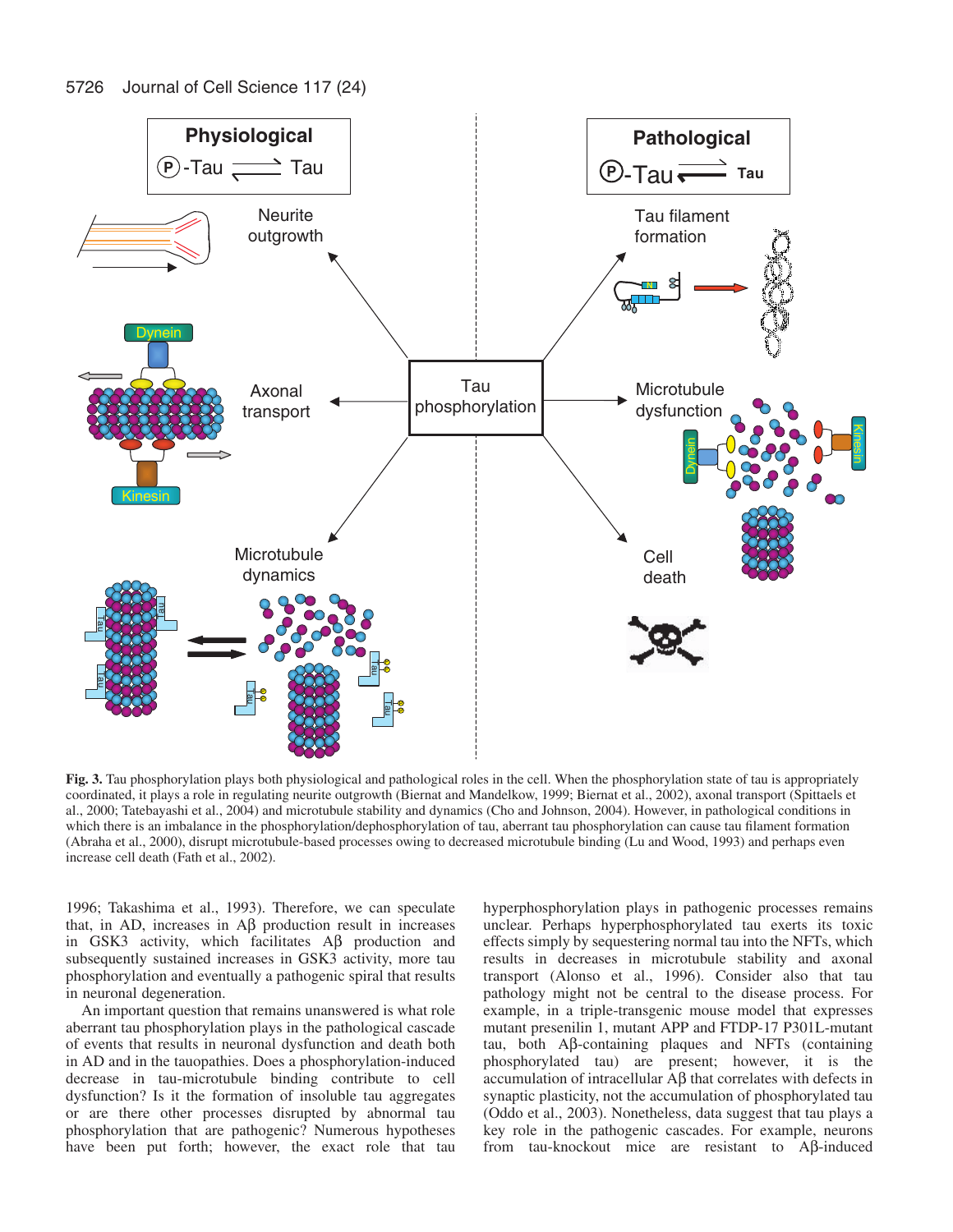neurotoxicity (Rapoport et al., 2002), and expression of pseudophosphorylated tau constructs in cells is toxic (Fath et al., 2002). Clearly, further investigations are required to clarify the role of tau phosphorylation in the pathogenesis of neurodegenerative diseases.

### **Conclusions and future directions**

Over the past several years, significant progress has been made in our understanding of how phosphorylation regulates tau function. It is evident that specific, coordinated phosphorylation events are crucial for appropriate neurite outgrowth and axonal transport processes (Fig. 3). However, it still remains to be determined which protein kinases phosphorylate tau in vivo and how the dynamics of these processes are regulated. It is also evident that tau is abnormally phosphorylated when tau pathology occurs in neurodegenerative disease. Given that the phosphorylation of specific sites on tau can inhibit its ability to bind microtubules efficiently and increase its ability to polymerize, it is likely the abnormal phosphorylation events play a role in tau pathogenic processes (Figs 2 and 3). It is also likely that the phosphorylation-induced loss of function (i.e. impairment of microtubule binding), as well as the toxic gain of function (i.e. an increased propensity to oligomerize), synergize to reduce the levels of functional tau and thus disrupt normal microtubule-based functions, which could contribute to the demise of the cell (Figs 2 and 3). Nevertheless, further studies are needed to clarify the role of abnormal tau phosphorylation in the pathogenic cascades in AD, as well as the protein kinases that directly phosphorylate tau in both the normal and disease states.

### **References**

- **Abraha, A., Ghoshal, N., Gamblin, T. C., Cryns, V., Berry, R. W., Kuret, J. and Binder, L. I.** (2000). C-terminal inhibition of tau assembly in vitro and in Alzheimer's disease. *J. Cell Sci.* **113**, 3737-3745.
- Agarwal-Mawal, A. and Paudel, H. K. (2001). Neuronal Cdc2-like protein kinase (Cdk5/p25) is associated with protein phosphatase 1 and phosphorylates inhibitor-2. *J. Biol. Chem.* **276**, 23712-23718.
- **Ahlijanian, M. K., Barrezueta, N. X., Williams, R. D., Jakowski, A., Kowsz, K. P., McCarthy, S., Coskran, T., Carlo, A., Seymour, P. A., Burkhardt, J. E. et al.** (2000). Hyperphosphorylated tau and neurofilament and cytoskeletal disruptions in mice overexpressing human p25, an activator of cdk5. *Proc. Natl. Acad. Sci. USA* **97**, 2910-2915.
- **Alonso, A. C., Grundke-Iqbal, I. and Iqbal, K.** (1996). Alzheimer's disease hyperphosphorylated tau sequesters normal tau into tangles of filaments and disassembles microtubules. *Nat. Med.* **2**, 783-787.
- **Anderton, B. H., Betts, J., Blackstock, W. P., Brion, J. P., Chapman, S., Connell, J., Dayanandan, R., Gallo, J. M., Gibb, G., Hanger, D. P. et al.** (2001). Sites of phosphorylation in tau and factors affecting their regulation. *Biochem. Soc. Symp.* **67**, 73-80.
- **Augustinack, J. C., Schneider, A., Mandelkow, E. M. and Hyman, B. T.** (2002). Specific tau phosphorylation sites correlate with severity of neuronal cytopathology in Alzheimer's disease. *Acta Neuropathol.* **103**, 26-35.
- Avila, J., Lucas, J. J., Perez, M. and Hernandez, F. (2004). Role of tau protein in both physiological and pathological conditions. *Physiol. Rev.* **84**, 361-384.
- **Bibb, J. A., Nishi, A., O'Callaghan, J. P., Ule, J., Lan, M., Snyder, G. L., Horiuchi, A., Saito, T., Hisanaga, S., Czernik, A. J. et al.** (2001). Phosphorylation of protein phosphatase inhibitor-1 by Cdk5. *J. Biol. Chem.* **276**, 14490-14497.
- **Biernat, J. and Mandelkow, E. M.** (1999). The development of cell processes induced by tau protein requires phosphorylation of serine 262 and 356 in the repeat domain and is inhibited by phosphorylation in the proline-rich domains. *Mol. Biol. Cell* **10**, 727-740.
- **Biernat, J., Gustke, N., Drewes, G., Mandelkow, E. M. and Mandelkow, E.** (1993). Phosphorylation of Ser262 strongly reduces binding of tau to microtubules: distinction between PHF-like immunoreactivity and microtubule binding. *Neuron* **11**, 153-163.
- **Biernat, J., Wu, Y. Z., Timm, T., Zheng-Fischhofer, Q., Mandelkow, E., Meijer, L. and Mandelkow, E. M.** (2002). Protein kinase MARK/PAR-1 is required for neurite outgrowth and establishment of neuronal polarity. *Mol. Biol. Cell* **13**, 4013-4028.
- **Brandt, R., Leger, J. and Lee, G.** (1995). Interaction of tau with the neural plasma membrane mediated by tau's amino terminal projection domain. *J. Cell Biol.* **131**, 1327-1340.
- Brion, J. P., Octave, J. N. and Couck, A. M. (1994). Distribution of the phosphorylated microtubule-associated protein tau in developing cortical neurons. *Neuroscience* **63**, 895-909.
- Busciglio, J., Lorenzo, A., Yeh, J. and Yankner, B. A. (1995). beta-amyloid fibrils induce tau phosphorylation and loss of microtubule binding. *Neuron* **14**, 879-888.
- **Caceres, A. and Kosik, K. S.** (1990). Inhibition of neurite polarity by tau antisense oligonucleotides in primary cerebellar neurons. *Nature* **343**, 461- 463.
- **Caceres, A., Potrebic, S. and Kosik, K. S.** (1991). The effect of tau antisense oligonucleotides on neurite formation of cultured cerebellar macroneurons. *J. Neurosci.* **11**, 1515-1523.
- **Chin, J. Y., Knowles, R. B., Schneider, A., Drewes, G., Mandelkow, E. M.** and Hyman, B. T. (2000). Microtubule-affinity regulating kinase (MARK) is tightly associated with neurofibrillary tangles in Alzheimer brain: a fluorescence resonance energy transfer study. *J. Neuropathol. Exp. Neurol.* **59**, 966-971.
- **Cho, J. H. and Johnson, G. V.** (2003). Glycogen synthase kinase 3beta phosphorylates tau at both primed and unprimed sites. Differential impact on microtubule binding. *J. Biol. Chem.* **278**, 187-193.
- **Cho, J. H. and Johnson, G. V.** (2004). Primed phosphorylation of tau at Thr231 by glycogen synthase kinase 3beta (GSK3beta) plays a critical role in regulating tau's ability to bind and stabilize microtubules. *J. Neurochem.* **88**, 349-358.
- **Cleveland, D. W., Hwo, S. Y. and Kirschner, M. W.** (1977). Physical and chemical properties of purified tau factor and the role of tau in microtubule assembly. *J. Mol. Biol.* **116**, 227-247.
- **Cole, A., Frame, S. and Cohen, P.** (2004). Further evidence that the tyrosine phosphorylation of glycogen synthase kinase-3 (GSK3) in mammalian cells is an autophosphorylation event. *Biochem. J.* **377**, 249-255.
- **Cruz, J. C., Tseng, H. C., Goldman, J. A., Shih, H. and Tsai, L. H.** (2003). Aberrant Cdk5 activation by p25 triggers pathological events leading to neurodegeneration and neurofibrillary tangles. *Neuron* **40**, 471-483.
- **Dawson, H. N., Ferreira, A., Eyster, M. V., Ghoshal, N., Binder, L. I. and** Vitek, M. P. (2001). Inhibition of neuronal maturation in primary
- hippocampal neurons from tau deficient mice. *J. Cell Sci.* **114**, 1179-1187. **Dhavan, R. and Tsai, L. H.** (2001). A decade of CDK5. *Nat. Rev. Mol. Cell Biol.* **2**, 749-759.
- **Doble, B. W. and Woodgett, J. R.** (2003). GSK-3: tricks of the trade for a multi-tasking kinase. *J. Cell Sci.* **116**, 1175-1186.
- **Drewes, G., Trinczek, B., Illenberger, S., Biernat, J., Schmitt-Ulms, G., Meyer, H. E., Mandelkow, E. M. and Mandelkow, E.** (1995). Microtubule-associated protein/microtubule affinity-regulating kinase (p110mark). A novel protein kinase that regulates tau-microtubule interactions and dynamic instability by phosphorylation at the Alzheimerspecific site serine 262. *J. Biol. Chem.* **270**, 7679-7688.
- **Drewes, G., Ebneth, A., Preuss, U., Mandelkow, E. M. and Mandelkow, E.** (1997). MARK, a novel family of protein kinases that phosphorylate microtubule-associated proteins and trigger microtubule disruption. *Cell* **89**, 297-308.
- **Ebneth, A., Godemann, R., Stamer, K., Illenberger, S., Trinczek, B. and Mandelkow, E.** (1998). Overexpression of tau protein inhibits kinesindependent trafficking of vesicles, mitochondria, and endoplasmic reticulum: implications for Alzheimer's disease. *J. Cell Biol.* **143**, 777-794.
- Fath, T., Eidenmuller, J. and Brandt, R. (2002). Tau-mediated cytotoxicity in a pseudohyperphosphorylation model of Alzheimer's disease. *J. Neurosci.* **22**, 9733-9741.
- **Ferrari, A., Hoerndli, F., Baechi, T., Nitsch, R. M. and Gotz, J.** (2003). beta-Amyloid induces paired helical filament-like tau filaments in tissue culture. *J. Biol. Chem.* **278**, 40162-40168.
- Fleming, L. M. and Johnson, G. V. (1995). Modulation of the phosphorylation state of tau in situ: the roles of calcium and cyclic AMP. *Biochem. J.* **309**, 41-47.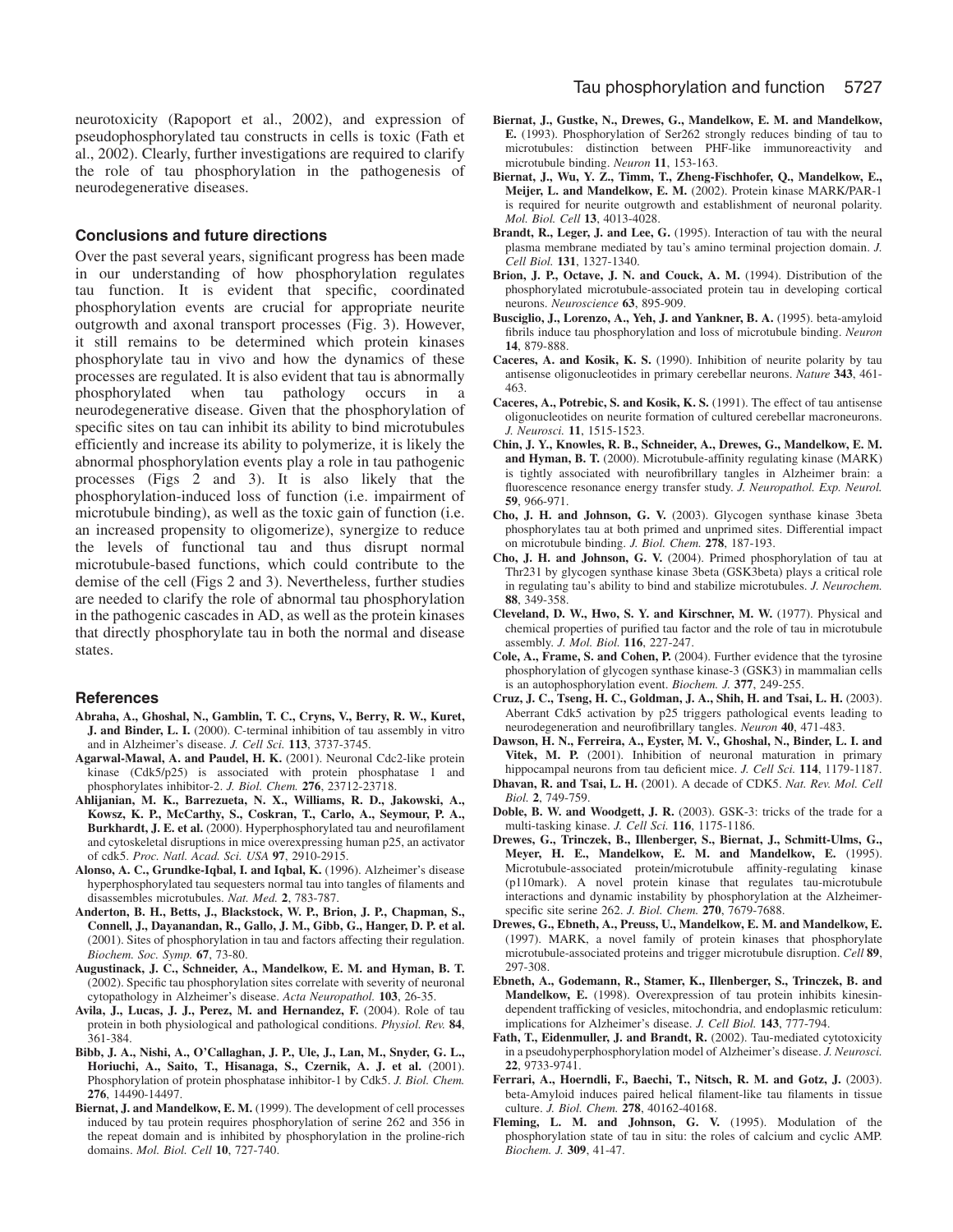- **Gamblin, T. C., Chen, F., Zambrano, A., Abraha, A., Lagalwar, S., Guillozet, A. L., Lu, M., Fu, Y., Garcia-Sierra, F., LaPointe, N. et al.** (2003). Caspase cleavage of tau: linking amyloid and neurofibrillary tangles in Alzheimer's disease. *Proc. Natl. Acad. Sci. USA* **100**, 10032-10037.
- **Goedert, M., Spillantini, M. G., Jakes, R., Rutherford, D. and Crowther, R. A.** (1989). Multiple isoforms of human microtubule-associated protein tau: sequences and localization in neurofibrillary tangles of Alzheimer's disease. *Neuron* **3**, 519-526.
- **Goedert, M., Jakes, R., Crowther, R. A., Cohen, P., Vanmechelen, E., Vandermeeren, M. and Cras, P.** (1994). Epitope mapping of monoclonal antibodies to the paired helical filaments of Alzheimer's disease: identification of phosphorylation sites in tau protein. *Biochem. J.* **301**, 871- 877.
- **Gong, C. X., Grundke-Iqbal, I., Damuni, Z. and Iqbal, K.** (1994). Dephosphorylation of microtubule-associated protein tau by protein phosphatase-1 and -2C and its implication in Alzheimer disease. *FEBS Lett.* **341**, 94-98.
- **Grundke-Iqbal, I., Iqbal, K., Quinlan, M., Tung, Y. C., Zaidi, M. S. and Wisniewski, H. M.** (1986a). Microtubule-associated protein tau. A component of Alzheimer paired helical filaments. *J. Biol. Chem.* **261**, 6084- 6089.
- **Grundke-Iqbal, I., Iqbal, K., Tung, Y. C., Quinlan, M., Wisniewski, H. M.** and Binder, L. I. (1986b). Abnormal phosphorylation of the microtubuleassociated protein tau (tau) in Alzheimer cytoskeletal pathology. *Proc. Natl. Acad. Sci. USA* **83**, 4913-4917.
- **Haase, C., Stieler, J. T., Arendt, T. and Holzer, M.** (2004). Pseudophosphorylation of tau protein alters its ability for self-aggregation. *J. Neurochem.* **88**, 1509-1520.
- Hallows, J. L., Chen, K., DePinho, R. A. and Vincent, I. (2003). Decreased cyclin-dependent kinase 5 (cdk5) activity is accompanied by redistribution of cdk5 and cytoskeletal proteins and increased cytoskeletal protein phosphorylation in p35 null mice. *J. Neurosci.* **23**, 10633-10644.
- **Hamdane, M., Sambo, A. V., Delobel, P., Begard, S., Violleau, A., Delacourte, A., Bertrand, P., Benavides, J. and Buee, L.** (2003). Mitoticlike tau phosphorylation by p25-Cdk5 kinase complex. *J. Biol. Chem.* **278**, 34026-34034.
- **Harada, A., Oguchi, K., Okabe, S., Kuno, J., Terada, S., Ohshima, T., Sato-**Yoshitake, R., Takei, Y., Noda, T. and Hirokawa, N. (1994). Altered microtubule organization in small-calibre axons of mice lacking tau protein. *Nature* **369**, 488-491.
- **Hardy, J.** (2003). The relationship between amyloid and tau. *J. Mol. Neurosci.* **20**, 203-206.
- **Hasegawa, M., Jakes, R., Crowther, R. A., Lee, V. M., Ihara, Y. and Goedert, M.** (1996). Characterization of mAb AP422, a novel phosphorylation-dependent monoclonal antibody against tau protein. *FEBS Lett.* **384**, 25-30.
- **Hashiguchi, M., Saito, T., Hisanaga, S. and Hashiguchi, T.** (2002). Truncation of CDK5 activator p35 induces intensive phosphorylation of Ser202/Thr205 of human tau. *J. Biol. Chem.* **277**, 44525-44530.
- **Hong, M., Chen, D. C., Klein, P. S. and Lee, V. M.** (1997). Lithium reduces tau phosphorylation by inhibition of glycogen synthase kinase-3. *J. Biol. Chem.* **272**, 25326-25332.
- Huang, K. X. and Paudel, H. K. (2000). Ser67-phosphorylated inhibitor 1 is a potent protein phosphatase 1 inhibitor. *Proc. Natl. Acad. Sci. USA* **97**, 5824-5829.
- **Hughes, K., Nikolakaki, E., Plyte, S. E., Totty, N. F. and Woodgett, J. R.** (1993). Modulation of the glycogen synthase kinase-3 family by tyrosine phosphorylation. *EMBO J.* **12**, 803-808.
- **Hutton, M., Lendon, C. L., Rizzu, P., Baker, M., Froelich, S., Houlden, H., Pickering-Brown, S., Chakraverty, S., Isaacs, A., Grover, A. et al.** (1998). Association of missense and 5′-splice-site mutations in tau with the inherited dementia FTDP-17. *Nature* **393**, 702-705.
- **Iqbal, K., Grundke-Iqbal, I., Zaidi, T., Merz, P. A., Wen, G. Y., Shaikh, S.** S., Wisniewski, H. M., Alafuzoff, I. and Winblad, B. (1986). Defective brain microtubule assembly in Alzheimer's disease. *Lancet* **2**, 421-426.
- **Iqbal, K., Alonso-Adel, C., El-Akkad, E., Gong, C. X., Haque, N., Khatoon, S., Pei, J. J., Tsujio, I., Wang, J. Z. and Grundke-Iqbal, I.** (2002). Significance and mechanism of Alzheimer neurofibrillary degeneration and therapeutic targets to inhibit this lesion. *J. Mol. Neurosci.* **19**, 95-99.
- **Ishiguro, K., Shiratsuchi, A., Sato, S., Omori, A., Arioka, M., Kobayashi, S., Uchida, T. and Imahori, K.** (1993). Glycogen synthase kinase 3 beta is identical to tau protein kinase I generating several epitopes of paired helical filaments. *FEBS Lett.* **325**, 167-172.
- **Ishihara, T., Hong, M., Zhang, B., Nakagawa, Y., Lee, M. K., Trojanowski, J. Q. and Lee, V. M.** (1999). Age-dependent emergence and progression of a tauopathy in transgenic mice overexpressing the shortest human tau isoform. *Neuron* **24**, 751-762.
- Jameson, L., Frey, T., Zeeberg, B., Dalldorf, F. and Caplow, M. (1980). Inhibition of microtubule assembly by phosphorylation of microtubuleassociated proteins. *Biochemistry* **19**, 2472-2479.
- **Johnson, G. V. and Bailey, C. D.** (2002). Tau, where are we now? *J. Alzheimers Dis.* **4**, 375-398.
- Johnson, G. V. and Jenkins, S. M. (1999). Tau protein in normal and Alzheimer's disease brain. *J. Alzheimers Dis.* **1**, 307-328.
- Jope, R. S. (2003). Lithium and GSK-3: one inhibitor, two inhibitory actions, multiple outcomes. *Trends Pharmacol. Sci.* **24**, 441-443.
- **Jope, R. S. and Johnson, G. V.** (2004). The glamour and gloom of glycogen synthase kinase 3 (GSK3). *Trends Biol. Sci.* **29**, 95-102.
- **Kerokoski, P., Suuronen, T., Salminen, A., Soininen, H. and Pirttila, T.** (2002). Cleavage of the cyclin-dependent kinase 5 activator p35 to p25 does not induce tau hyperphosphorylation. *Biochem. Biophys. Res. Commun.* **298**, 693-698.
- **Kosik, K. S., Joachim, C. L. and Selkoe, D. J.** (1986). Microtubuleassociated protein tau (tau) is a major antigenic component of paired helical filaments in Alzheimer disease. *Proc. Natl. Acad. Sci. USA* **83**, 4044-4048.
- **Kosik, K. S., Orecchio, L. D., Bakalis, S. and Neve, R. L.** (1989). Developmentally regulated expression of specific tau sequences. *Neuron* **2**, 1389-1397.
- **Kusakawa, G., Saito, T., Onuki, R., Ishiguro, K., Kishimoto, T. and Hisanaga, S.** (2000). Calpain-dependent proteolytic cleavage of the p35 cyclin-dependent kinase 5 activator to p25. *J. Biol. Chem.* **275**, 17166- 17172.
- Lee, V. M., Goedert, M. and Trojanowski, J. Q. (2001). Neurodegenerative tauopathies. *Annu. Rev. Neurosci.* **24**, 1121-1159.
- Leroy, K. and Brion, J. P. (1999). Developmental expression and localization of glycogen synthase kinase-3beta in rat brain. *J. Chem. Neuroanat.* **16**, 279- 293.
- Liao, H., Li, Y., Brautigan, D. L. and Gundersen, G. G. (1998). Protein phosphatase 1 is targeted to microtubules by the microtubule-associated protein Tau. *J. Biol. Chem.* **273**, 21901-21908.
- **Lindwall, G. and Cole, R. D.** (1984). Phosphorylation affects the ability of tau protein to promote microtubule assembly. *J. Biol. Chem.* **259**, 5301- 5305.
- **Litersky, J. M., Johnson, G. V., Jakes, R., Goedert, M., Lee, M. and Seubert, P.** (1996). Tau protein is phosphorylated by cyclic AMP-dependent protein kinase and calcium/calmodulin-dependent protein kinase II within its microtubule-binding domains at Ser-262 and Ser-356. *Biochem. J.* **316**, 655-660.
- Liu, F., Iqbal, K., Grundke-Iqbal, I. and Gong, C. X. (2002). Involvement of aberrant glycosylation in phosphorylation of tau by cdk5 and GSK-3beta. *FEBS Lett.* **530**, 209-214.
- **Lovestone, S., Hartley, C. L., Pearce, J. and Anderton, B. H.** (1996). Phosphorylation of tau by glycogen synthase kinase-3 beta in intact mammalian cells: the effects on the organization and stability of microtubules. *Neuroscience* **73**, 1145-1157.
- **Lovestone, S., Davis, D. R., Webster, M. T., Kaech, S., Brion, J. P., Matus, A. and Anderton, B. H.** (1999). Lithium reduces tau phosphorylation: effects in living cells and in neurons at therapeutic concentrations. *Biol. Psychiatry* **45**, 995-1003.
- **Lu, Q. and Wood, J. G.** (1993). Functional studies of Alzheimer's disease tau protein. *J. Neurosci.* **13**, 508-515.
- **Lucas, J. J., Hernandez, F., Gomez-Ramos, P., Moran, M. A., Hen, R. and Avila, J.** (2001). Decreased nuclear beta-catenin, tau hyperphosphorylation and neurodegeneration in GSK-3beta conditional transgenic mice. *EMBO J.* **20**, 27-39.
- **Lund, E. T., McKenna, R., Evans, D. B., Sharma, S. K. and Mathews, W. R.** (2001). Characterization of the in vitro phosphorylation of human tau by tau protein kinase II (cdk5/p20) using mass spectrometry. *J. Neurochem.* **76**, 1221-1232.
- **Mandelkow, E. M., Stamer, K., Vogel, R., Thies, E. and Mandelkow, E.** (2003). Clogging of axons by tau, inhibition of axonal traffic and starvation of synapses. *Neurobiol. Aging* **24**, 1079-1085.
- **Mandelkow, E. M., Thies, E., Trinczek, B., Biernat, J. and Mandelkow, E.** (2004). MARK/PAR-1 kinase is a regulator of microtubule dependent transport in axons. *J. Cell Biol.* **167**, 99-110.
- **Mandell, J. W. and Banker, G. A.** (1996). A spatial gradient of tau protein phosphorylation in nascent axons. *J. Neurosci.* **16**, 5727-5740.